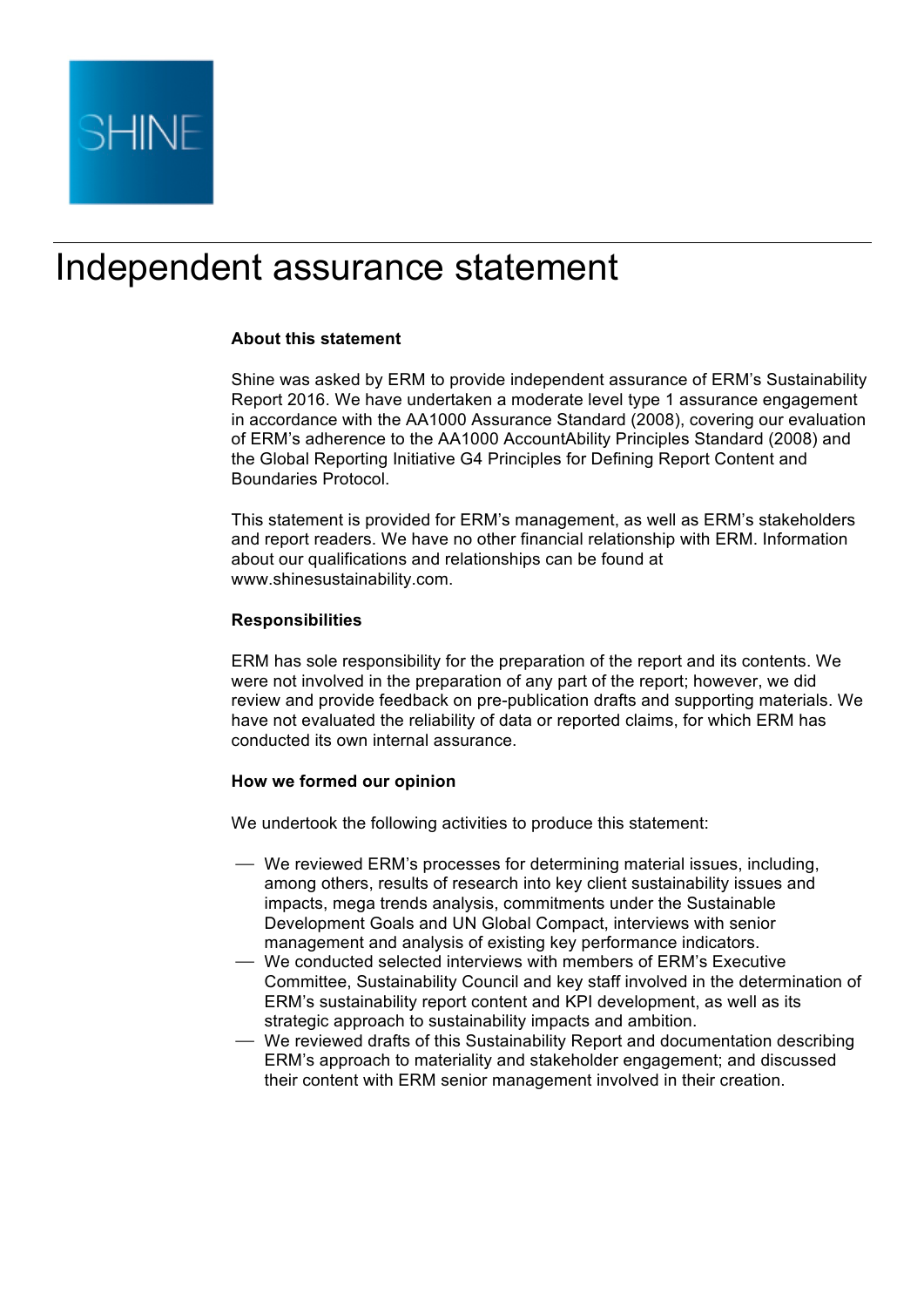

# **Findings and opinion**

On the basis of the work we did as described above, it is our opinion that this report demonstrates that ERM has:

- $-$  Implemented an appropriate process of stakeholder participation
- Developed its understanding of material sustainability impacts with regard to their sustainability context and views of stakeholders
- ⎯ The ability to respond to stakeholders' inputs and concerns about sustainability
- ⎯ A procedure in place to manage its material sustainability impacts robustly, with the aim of continuous improvement of its performance
- Made extensive use of the GRI G4 reporting Guidelines in determining and presenting report content
- ⎯ Provided a reasonable and balanced presentation of performance, based on the overall selection of content in the report.

# **Observations**

Sustainability reporting involves an ongoing process of improvement. We provide the following observations with respect to the specific criteria we used in this assurance engagement:

| <b>Inclusivity</b> | ERM demonstrates a keen awareness of its accountability to<br>customers in particular, in terms of its ability to deliver advice<br>and insight to clients based on sound science and robust<br>technical process. It maintains an ongoing commitment to<br>international-level dialogue and development of technical<br>expertise related to key sustainability impacts. ERM also clearly<br>values the views of external stakeholders, including<br>international organisations, NGOs and local communities.<br>We would encourage ERM to articulate further its<br>accountability to external stakeholders alongside its<br>clients, particularly in light of its role as a service provider<br>on behalf of those clients, as part of ERM's ambition to be a |
|--------------------|------------------------------------------------------------------------------------------------------------------------------------------------------------------------------------------------------------------------------------------------------------------------------------------------------------------------------------------------------------------------------------------------------------------------------------------------------------------------------------------------------------------------------------------------------------------------------------------------------------------------------------------------------------------------------------------------------------------------------------------------------------------|
|                    | force for sustainable change in key global industries.                                                                                                                                                                                                                                                                                                                                                                                                                                                                                                                                                                                                                                                                                                           |
| <b>Materiality</b> | ERM has a clear and well-integrated process of materiality<br>determination, which it continues to challenge, evolve and<br>improve over time. ERM's influence and impact through client<br>work remains a significant material issue, though the company's<br>ability to measure this influence is not yet well advanced. ERM's<br>reporting has improved its focus on highly strategic actions to<br>deliver the biggest potential impacts on sustainability.                                                                                                                                                                                                                                                                                                  |